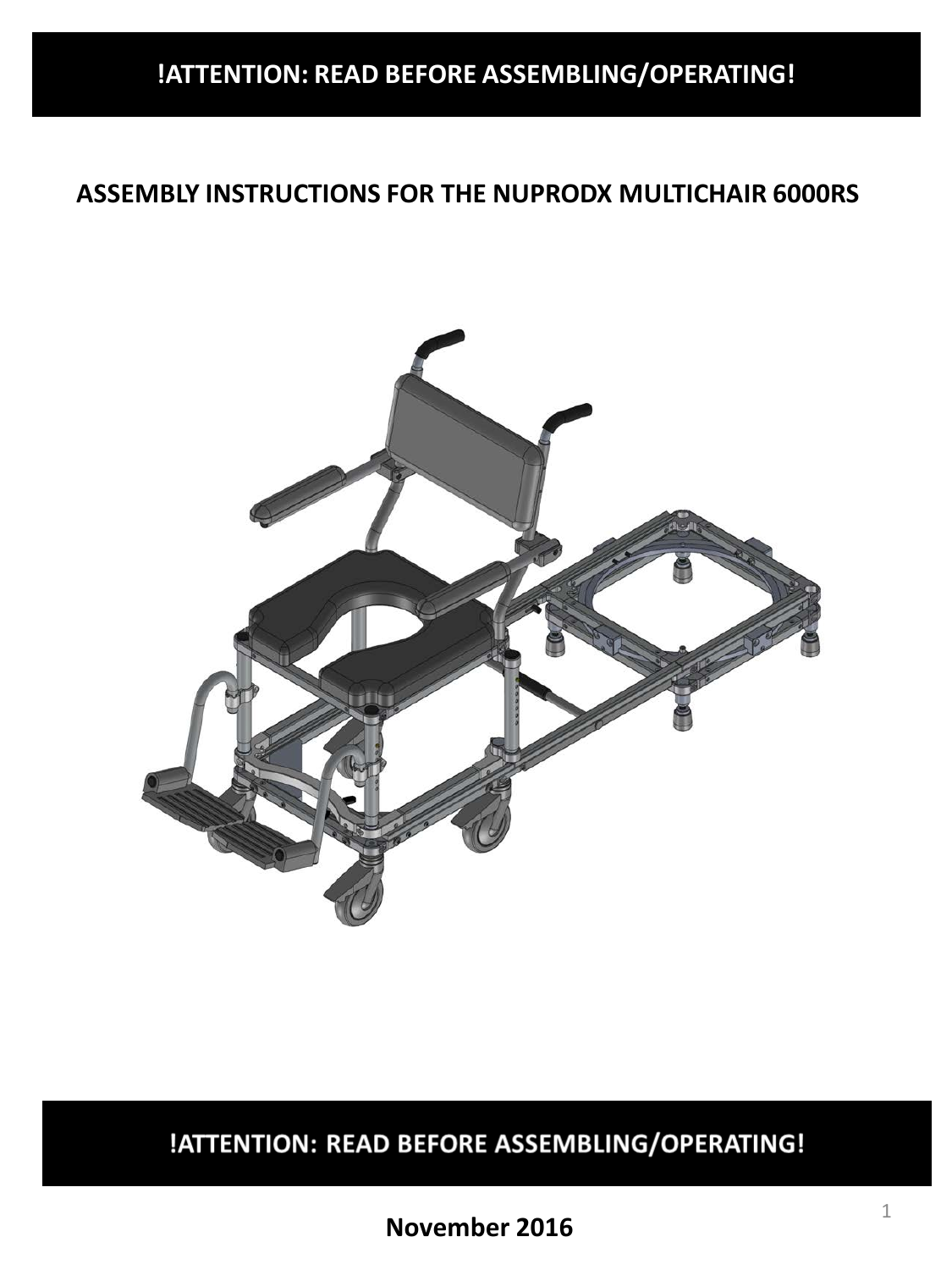### **!ATTENTION: PLEASE READ!**

Please see LIMITED WARRANTY on the last page of these instructions. If the warranty is not acceptable, contact Nuprodx, Inc. for information about returning the chair for a refund (restocking fees and shipping charges will be applied). This slider is designed and intended for indoor shower and bathroom use. It is not designed for outdoor use and will void the warranty if used in this fashion. If thresholds, shower curbs or barriers are encountered that exceed ½" in height, the area in question should be brought within the code for disabled accessibility.



**FIGURE 1**



**FIGURE 3**

A. The multiCHAIR 6000RS (refer to Figure 1) is comprised of three sections: the roll-in section, the connector bridge section and the shower-stall section. Unpack all items from the shipping carton and layout.

B. Remove all tape and/or packaging from the parts. Keep shipping materials for future use and note their locations.

C. Position the frames per Figure 2 and install the casters onto the roll-in section frame and the adjustable feet onto the shower-stall section. The casters and adjustable feet are installed by sliding their 1.25" diameter plugs into the mating bored holes on the frames. Make sure the they slide all the way in and then tighten the bolts at the associated frame corners with the ¼" Yellow T-Handle Allen wrench provided. The connector bridge is then set into place by setting the (4) coned ends into the mating eyelet features on the frame corners. There are locking slide bars at the (4) ends of the bridge that slide to lock the bridge to both frames.

#### **SAFETY PRECAUTION!**

All caster inserts and shower section leg inserts need to be properly fitted into their respective frame sockets and the associated pinch clamp bolts need to be securely tightened. Failure to do this creates a risk which could result in serious injury or even death!

The connector bridge must be fully seated into the corresponding holes of both the roll-in section and tub section frames. If this is not done correctly, the shuttle/seat frame could dislodge itself from the base frames when transferring from the roll-in section to the shower-stall section. This could cause serious injury or even death!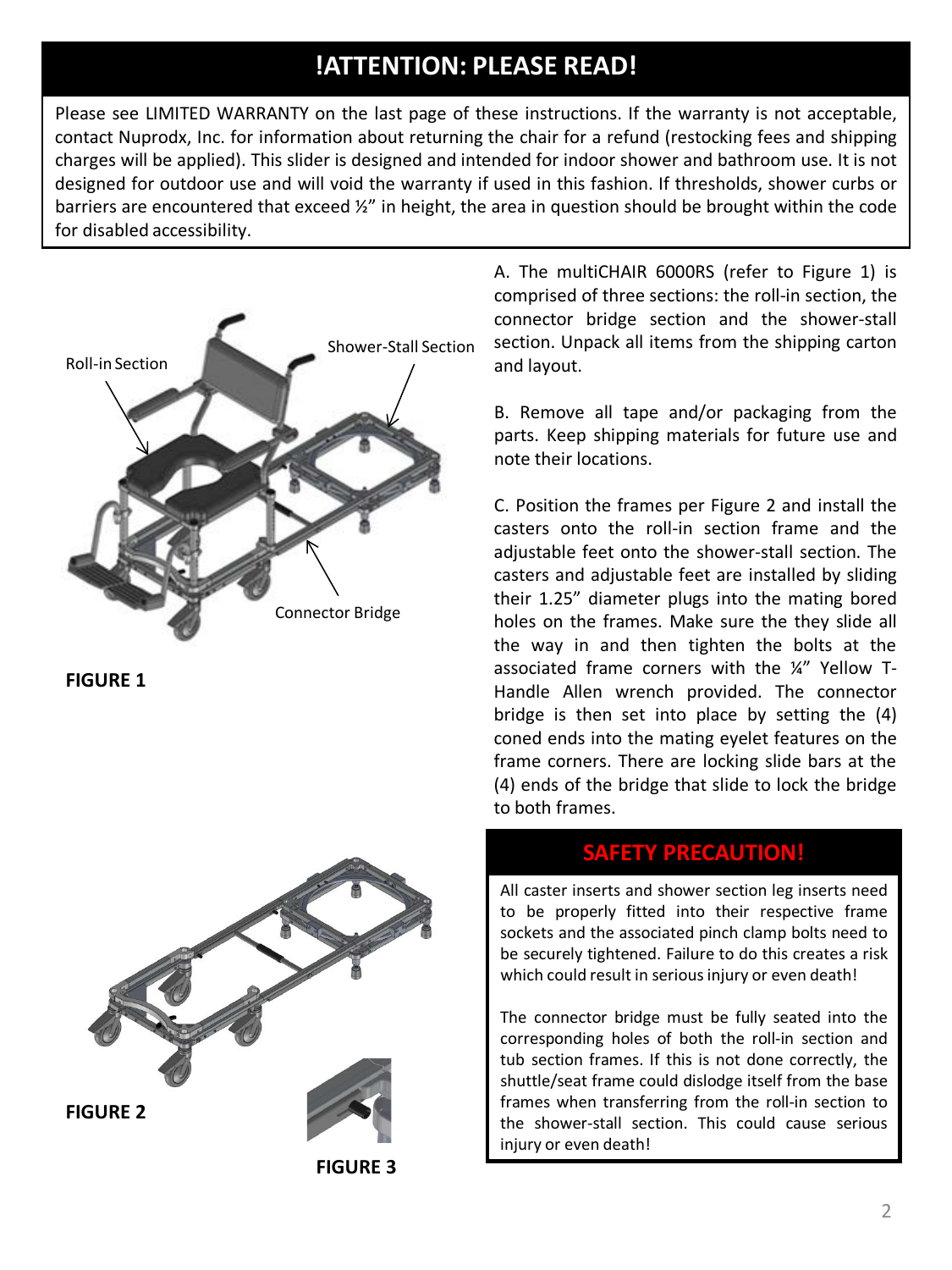

D. Install the legs into the shuttle frame by sliding the leg ends into the 1" diameter holes on the shuttle frame corners and positioned per Figure 4. Again, make sure that the legs go all the way in and then tighten the "pinch-clamp" corners with the ¼" Yellow T-Handle Allen wrench.

**FIGURE 4**



E. Install the seat frame by lining up the leg holes at the bottom of the (4) corners of the seat frame with the legs per Figure 5. Slide the seat frame down onto the legs until they "bottom-out". Once the legs have bottomed out and are securely fitted into the holes. Tighten the associated "pinch-clamp" corners with the ¼" Yellow T-Handle Allen wrench.

**FIGURE 5**



F. Place the footrests in footrest clamps per Figure 6. The footrests are height adjustable by positioning the footrest clamps along the front legs and again, using the ¼" Yellow T-Handle Allen wrench, tighten in the desired positions.

**FIGURE 6**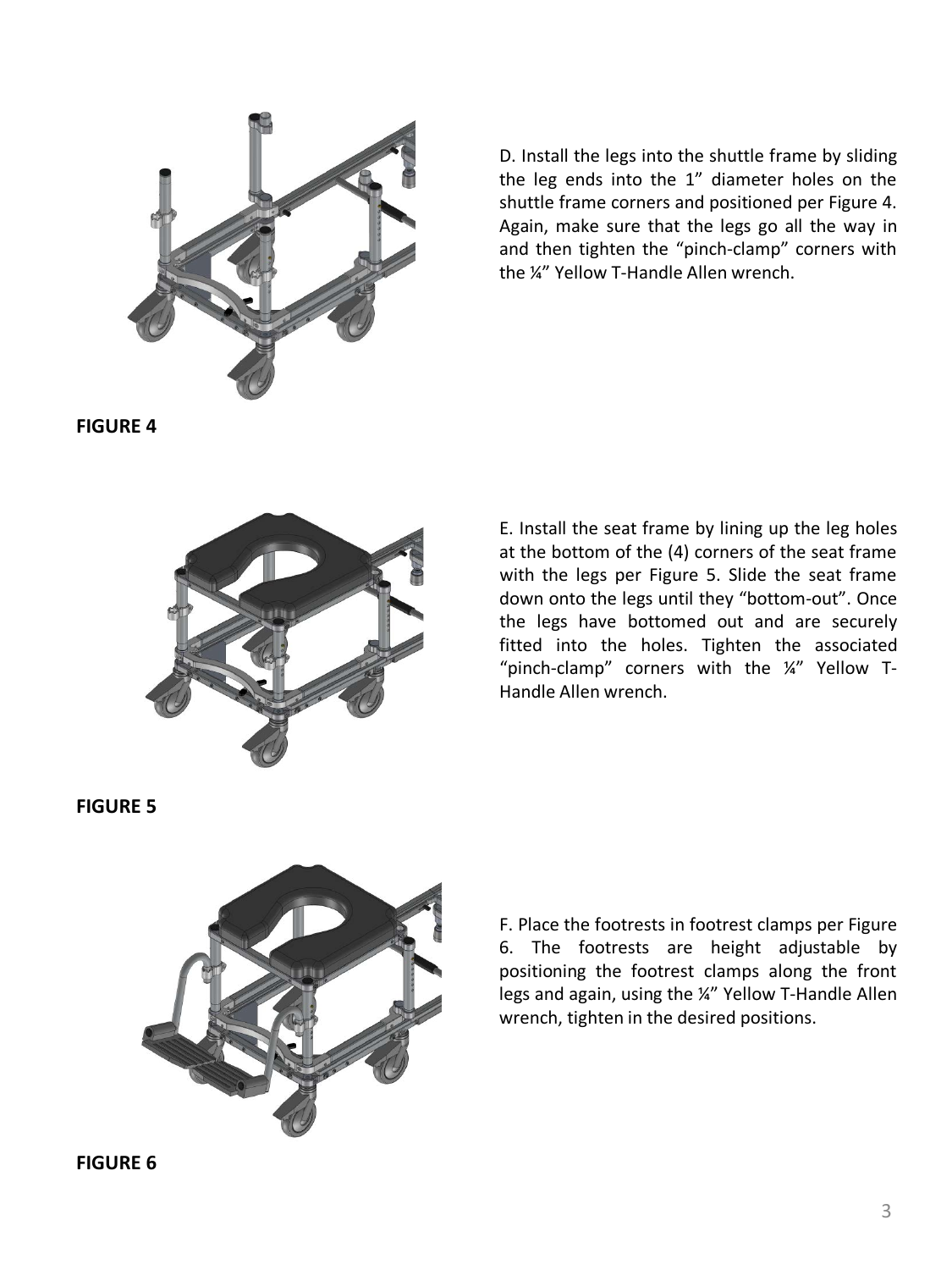

**FIGURE 7**



**FIGURE 8**



G. Install the back assembly by sliding the (2) posts of the back rest assembly into the rear seat frame holes, see Figure 7 for proper positioning. The back posts are then secured in place by tightening the internal back posts clamps with the ¼" Yellow T-Handle Allen wrench. See Figure 8 for positioning of the back posts sliding into the rear seat frame holes and the bolts that need to be tightened once the posts are slid down into place.

H. See Figure 9 for the positioning of the cantilever arms on the back posts. The height of the arms relative to the seat and back cushion can be adjusted to properly fit the user. The arms are mounted to the back posts with a hinged clamp. Initially remove the bolts from the hinged cantilever arm clamps and wrap the clamp around the back post, reinstall bolts and start to tighten with the ¼" Yellow T-Handle Allen wrench, see Figure 10 for position of hinged clamp bolt and mounting location along back post. Once in position, securely tighten the arm clamp bolts. At this point, your mc6000RS should be completely assembled.



**FIGURE 9**

**FIGURE 10**

#### **SAFETY PRECAUTION!**

Now that your mc6000RS is fully assembled, go back and ensure that all bolts are properly tightened and that everything fits together properly. Failure to do so could result in parts coming loose and could cause serious injury or even death!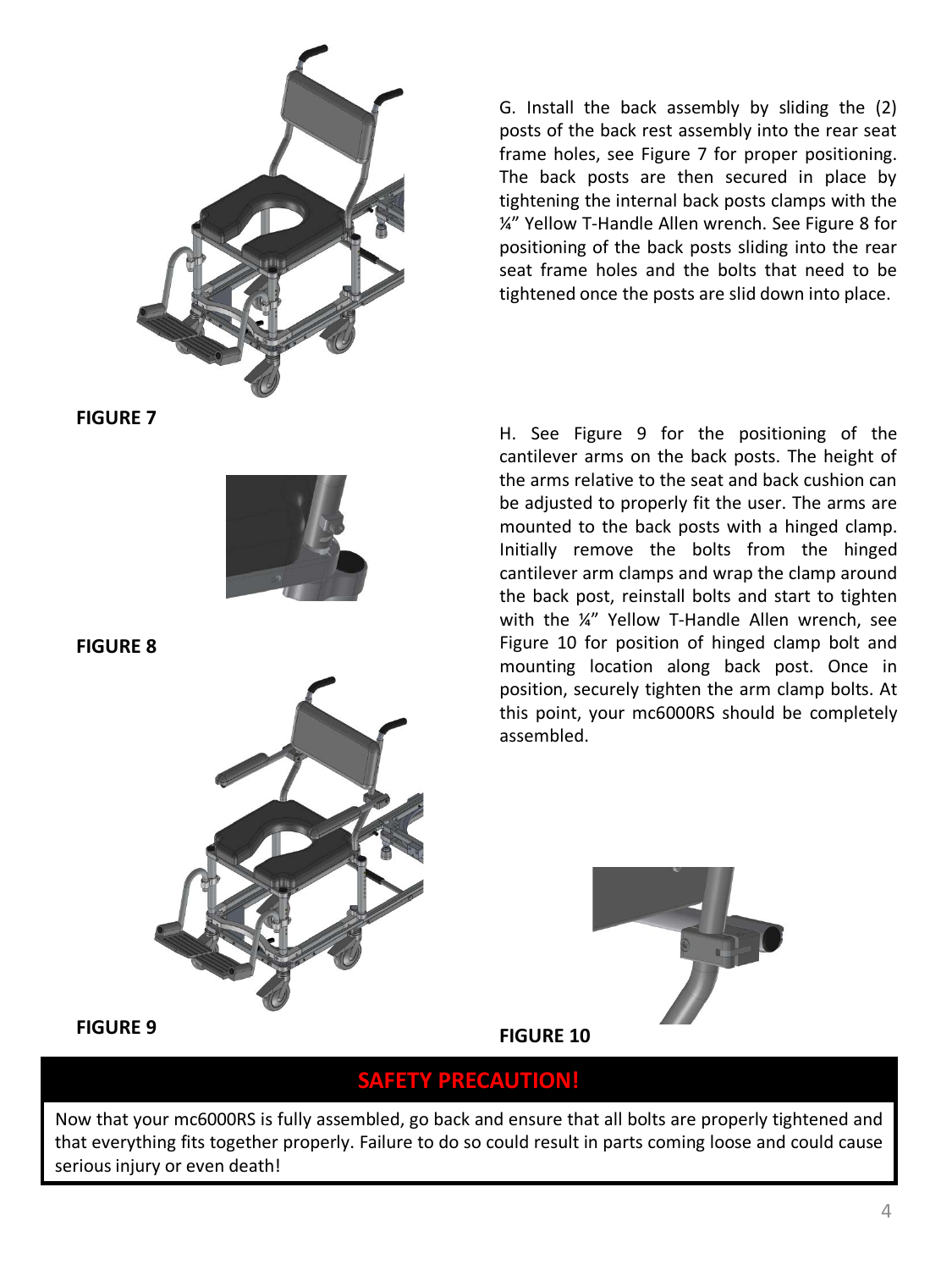## OPERATING INSTRUCTIONS

I. Now that the unit is assembled, remove the connector bridge and place the shower-stall section in the shower stall to be used, see Figure 11. Connect the two frames with the connector bridge and "lock" the bridge in place with its (4) slide bars. Then you need to set the tracks of both frames at approximately the same height and be level. This is accomplished by screwing the (4) adjustable feet on the shower-stall section, see Figure 12. Once the shower-stall section height is correct, "lock" the leg heights by screwing the jam nuts up against the insert plugs. A 7/8" open ended wrench or a small crescent wrench can be used to do this.



**FIGURE 12**

J.) The shuttle section is now ready to slide back onto the shower-stall section across the connector bridge. This is done by pulling back on the slider latch at the front base of the shuttle and simultaneously pushing the shuttle frame towards the shower-stall section, see Figures 13 and 14.



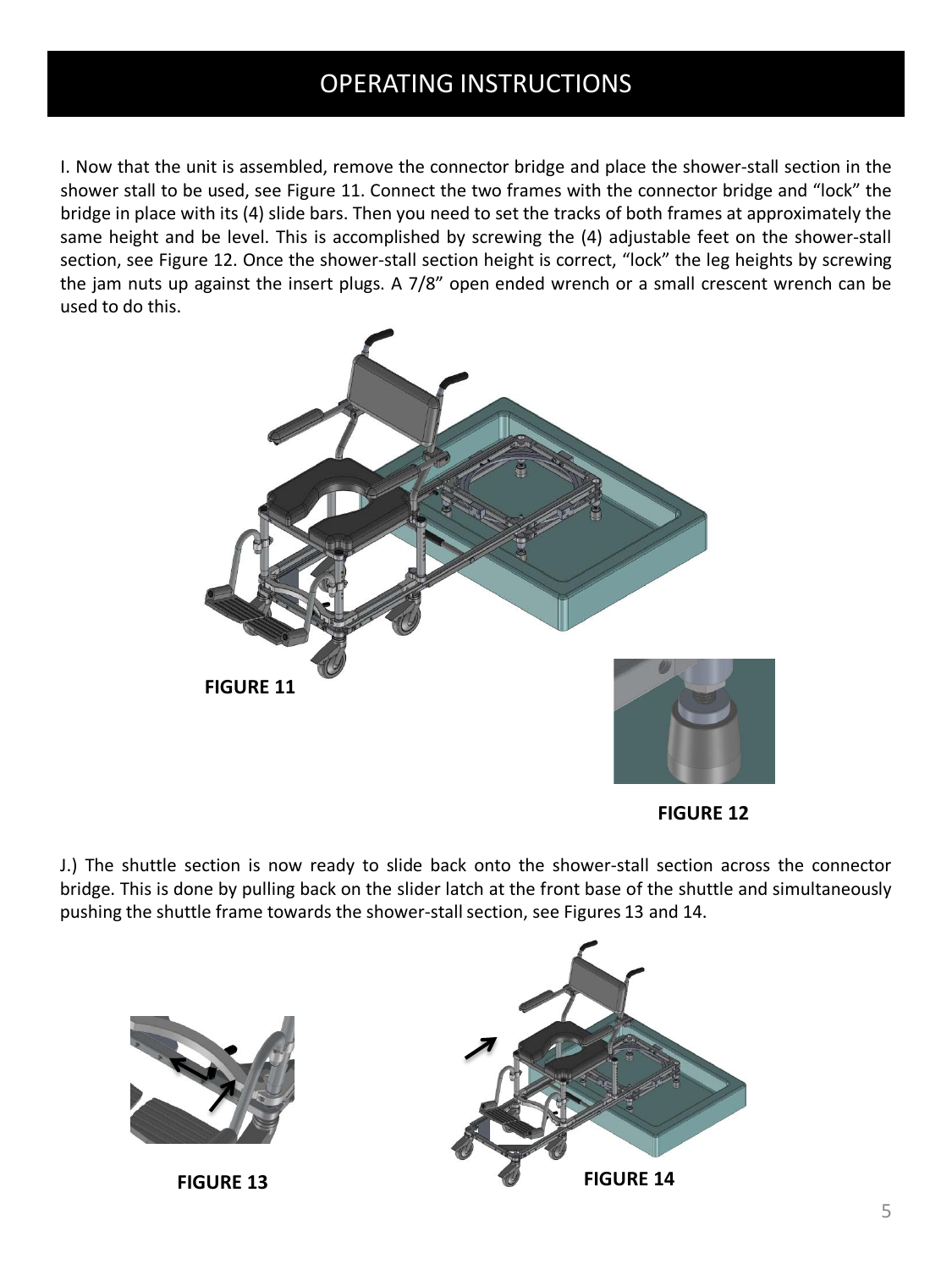K. Once the shuttle frame is slide all the way across onto the shower-stall section, the latch will engage with a mating "stop" on the shower-stall section. The connector bridge can then be removed the showerstall section can then be rotated to align the user up in front of the shower head, see Figure 15.



**FIGURE 15**

L. Reverse the steps to get the shuttle frame slide out onto the roll-in section once the user has completed their shower. The roll-in section can be used directly over a commode as well, see Figure 16, either before or after showering.



**FIGURE 16**

## QUESTIONS?

For assembly or operating questions, please call Nuprodx, Inc. at 415-472-1699 or email info@nuprodx.com.